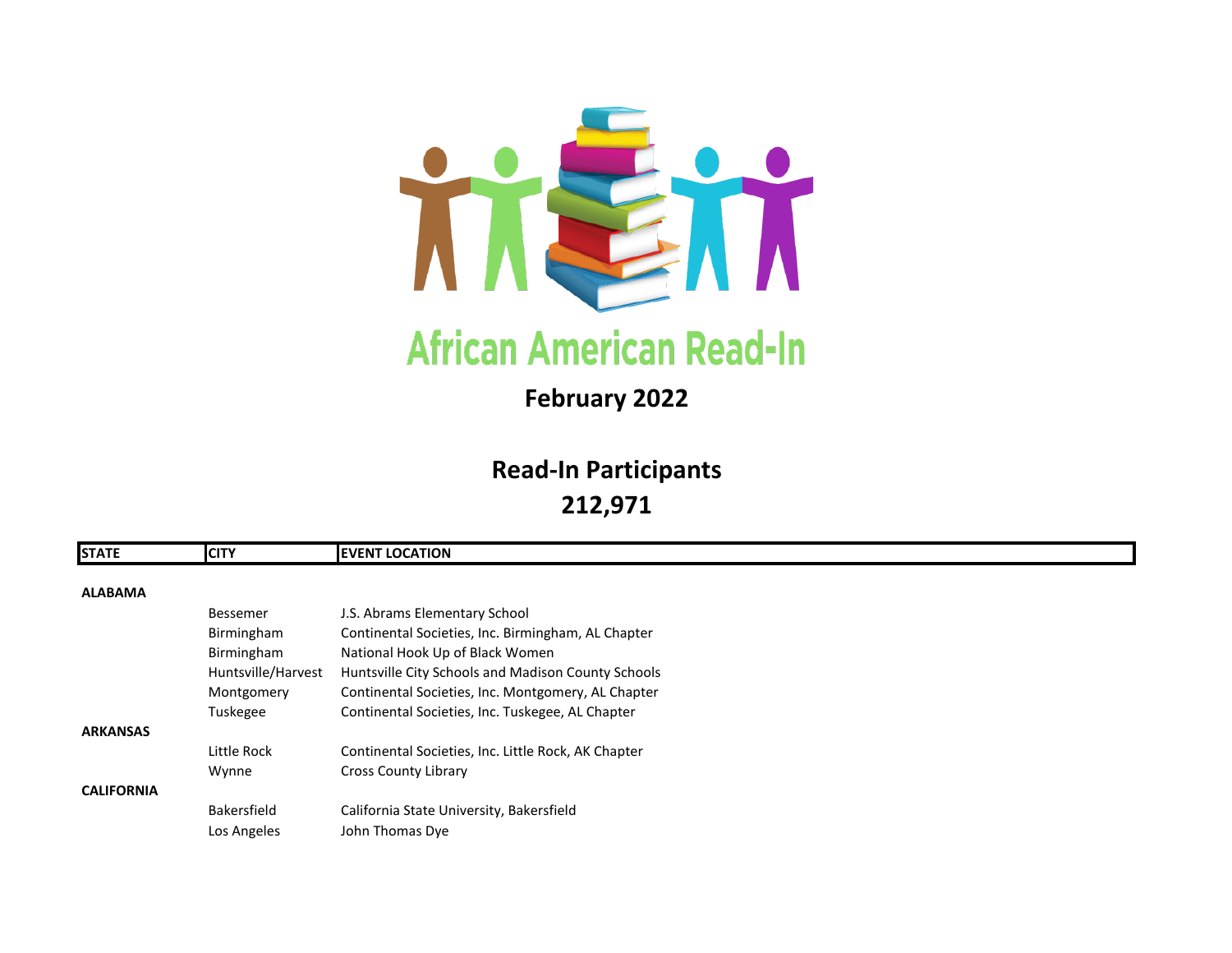|  |  |  | <b>CONNECTICUT</b> |
|--|--|--|--------------------|
|--|--|--|--------------------|

#### **DISTRICT OF COLUMBIA**

**FLORIDA**

**GEORGIA**

West Haven **Notre Dame High School** 

| Washington<br>Washington                              | Saint Augustine Catholic School<br><b>Bridges Academy Charter School</b>                                                     |
|-------------------------------------------------------|------------------------------------------------------------------------------------------------------------------------------|
| <b>Bradenton</b><br><b>Bradenton</b><br>Chattahoochee | Faith United Methodist Church/Freedom Village Retirement Center<br>Manatee County Library System<br>Chattahoochee Elementary |
| Chattahoochee                                         | Boys and Girls Club of Chattahoochee Florida                                                                                 |
| DeLand                                                | <b>Blue Lake Elementary School</b>                                                                                           |
| Fernandina Beach                                      | Fernandina Beach Library                                                                                                     |
| Greensboro                                            | <b>Greensboro Elementary</b>                                                                                                 |
| Havana                                                | Annette's Village Learning Center                                                                                            |
| Havana                                                | Havana Boys and Girls Club                                                                                                   |
| Havana                                                | Tallavana Christian Academy                                                                                                  |
| <b>Holly Hill</b>                                     | Holly Hill School                                                                                                            |
| Jacksonville                                          | Continental Societies, Inc. Jacksonville, FL Chapter                                                                         |
| Miami                                                 | Continental Societies, Inc. Greater Miami, FL Chapter                                                                        |
| Miami                                                 | Continental Societies, Inc. North Dade-Broward, FL Chapter                                                                   |
| Midway                                                | Midway Head Start                                                                                                            |
| Ocala                                                 | Marion County Public Library System                                                                                          |
| Quincy                                                | 665 Sparkleberry                                                                                                             |
| Quincy                                                | NHBW, Inc. Gadsden Chapter                                                                                                   |
| Quincy                                                | <b>Greensboro Elementary</b>                                                                                                 |
| Quincy                                                | Quincy Area 3's                                                                                                              |
| Quincy                                                | Quincy Boys and Girls Club                                                                                                   |
| Quincy                                                | <b>Stewart Street Elementary</b>                                                                                             |
| Saint Petersburg                                      | <b>Shorecrest Preparatory School</b>                                                                                         |
| Tallahassee                                           | <b>Bond Elementary</b>                                                                                                       |
| Tallahassee                                           | National Hookup of Black Women, Inc. Tallahassee Chapter                                                                     |
| Athens                                                | Greater Bethel A.M.E. Church Zoom                                                                                            |
| Atlanta                                               | Continental Societies, Inc. Atlanta, GA Chapter                                                                              |
| Atlanta                                               | Henderson Mill Elementary School                                                                                             |
| <b>Buford</b>                                         | <b>Buford Elementary School (Buford City Schools)</b>                                                                        |
| <b>College Park</b>                                   | Continental Societies, Inc. College Park East Point, GA Chapter                                                              |
| Columbus                                              | Columbus State University--Simon Schwob Memorial Library                                                                     |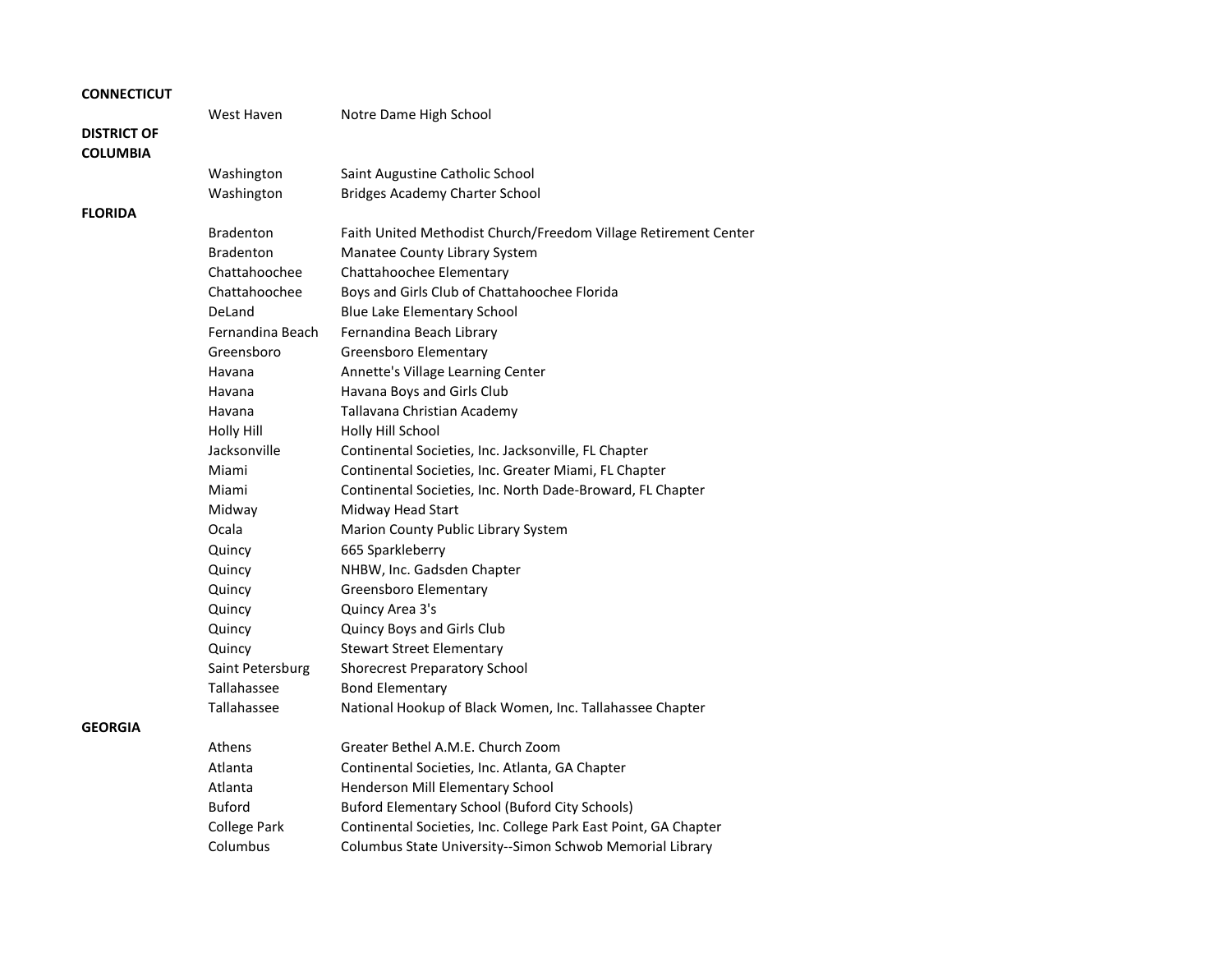|                 | Columbus             | Continental Societies, Inc. Columbus, GA Chapter                                 |
|-----------------|----------------------|----------------------------------------------------------------------------------|
|                 | Decatur              | <b>McNair Middle School</b>                                                      |
|                 | Decatur              | Peachcrest Elementary School                                                     |
|                 | Decatur              | Peachtree Academy Daycare Center                                                 |
|                 | LaGrange             | Continental Societies, Inc. LaGrange, GA Chapter                                 |
|                 | Lithonia             | Rock Chapel Elementary School                                                    |
|                 | Newnan               | Continental Societies, Inc. Newnan, GA Chapter                                   |
|                 | <b>Warner Robins</b> | Redemption, The Church of the Living God, International, Inc.                    |
| <b>ILLINOIS</b> |                      |                                                                                  |
|                 | Chicago              | Church of God and Christ                                                         |
|                 | Chicago              | Continental Societies, Inc. Chicago, IL Chapter                                  |
|                 | Chicago Heights      | <b>Prairie State College</b>                                                     |
|                 | Joliet               | School District 70 C, 86 and High School District 204                            |
|                 | Joliet               | University of St. Francis                                                        |
| <b>INDIANA</b>  |                      |                                                                                  |
|                 | Bloomington          | Bloomington High School South                                                    |
|                 | Indianapolis         | Him by Her School                                                                |
|                 |                      | The National Hook-Up of Black Women Inc. Northwest Indiana Chapter               |
| <b>KANSAS</b>   |                      |                                                                                  |
|                 | Wichita              | Continental Societies, Inc. Wichita Area, KS Chapter                             |
| <b>KENTUCKY</b> |                      |                                                                                  |
|                 | <b>Bowling Green</b> | Southcentral Kentucky Community and Technical College                            |
|                 | Elizabethtown        | <b>ECTC Library</b>                                                              |
|                 | Lexington            | <b>Brownsboro Baptist Church</b>                                                 |
|                 | Louisville           | Jefferson Community & Technical College                                          |
|                 | Louisville           | Louisville, Kentucky (Local Library)                                             |
|                 | Louisville           | Newburg Middle School/National Hook-Up of Black Women, Inc., Louisville Chapter  |
|                 | Louisville           | Unity Family Church Louisville Kentucky Old Shepherdsville Road                  |
| <b>MAINE</b>    |                      |                                                                                  |
|                 | Bangor               | <b>Husson University</b>                                                         |
| <b>MARYLAND</b> |                      |                                                                                  |
|                 | Accokeek             | Accokeek Academy, (K-8), Prince George's County                                  |
|                 | Adelphi              | Cherokee Lane Elementary (K-5), Prince George's County Public Schools            |
|                 | Adelphi              | Cool Spring Elementary (K-5), Prince George's County Public Schools              |
|                 | Adelphi              | Mary Harris Mother Jones Elementary (K-5), Prince George's County Public Schools |
|                 | Baltimore            | Continental Societies, Inc. Baltimore Chapter MD                                 |
|                 | Beltsville           | Beltsville Academy, (K-8), Prince George's County                                |
|                 | Beltsville           | Vansville Elementary (K-5), Prince George's County Public Schools                |
|                 | Bladensburg          | Bladensburg Elementary (K-5), Prince George's County Public Schools              |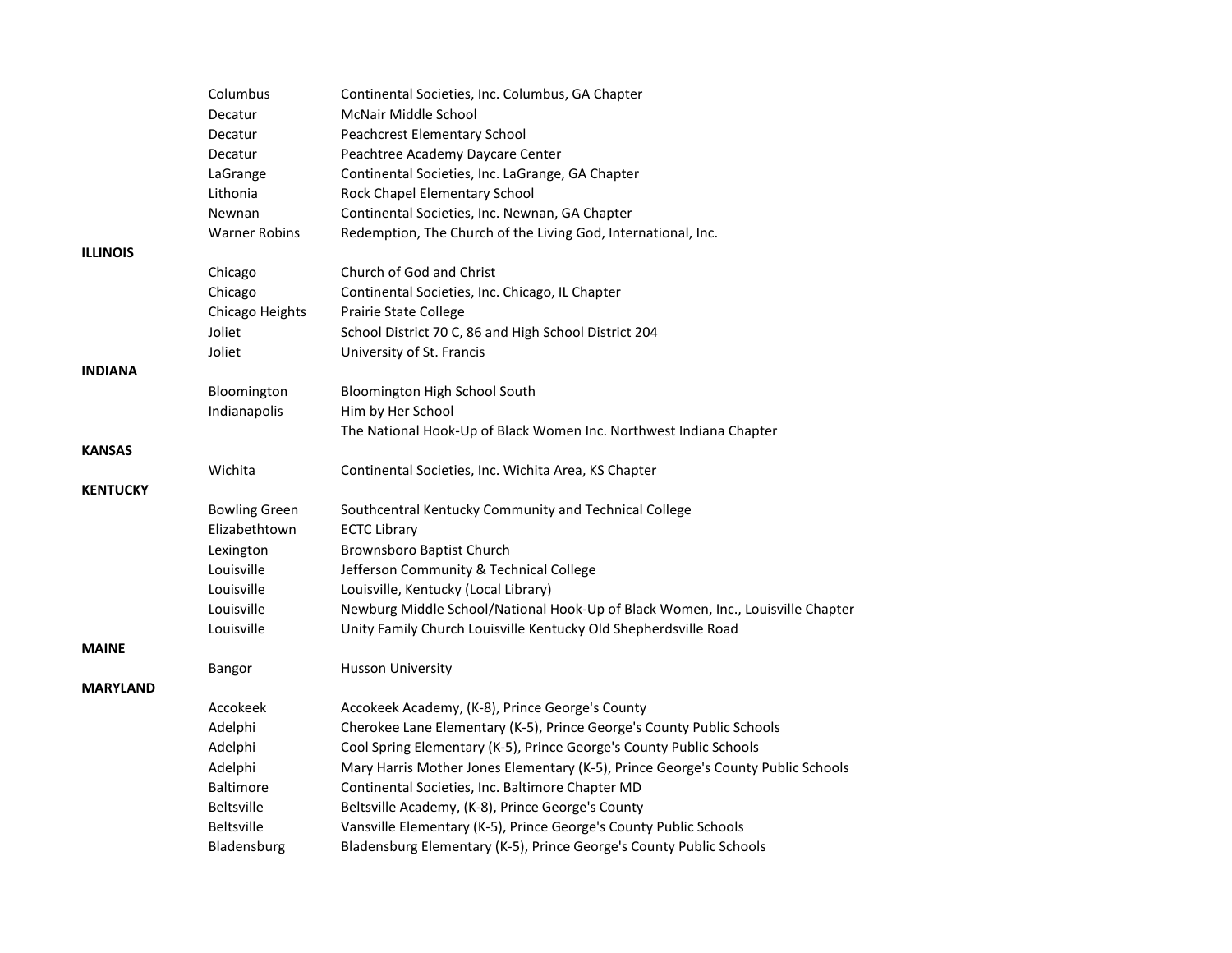| Bladensburg             | Port Town Elementary (K-5), Prince George's County Public Schools            |
|-------------------------|------------------------------------------------------------------------------|
| Blandensburg            | Rogers Heights Elementary (K-5), Prince George's County Public Schools       |
| <b>Bowie</b>            | Bowie High School (Prince George's County Public Schools)                    |
| <b>Bowie</b>            | Heather Hills Elementary (K-5), Prince George's County Public Schools        |
| <b>Bowie</b>            | High Bridge Elementary (K-5), Prince George's County Public Schools          |
| <b>Bowie</b>            | Kenilworth Elementary (K-5), Prince George's County Public Schools           |
| <b>Bowie</b>            | Rockledge Elementary (K-5), Prince George's County Public Schools            |
| <b>Bowie</b>            | Tulip Grove Elementary (K-5), Prince George's County Public Schools          |
| <b>Bowie</b>            | Yorktown Elementary (K-5), Prince George's County Public Schools             |
| Brandywine              | Brandywine Elementary (K-5), Prince George's County Public Schools           |
| <b>Camp Springs</b>     | Princeton Elementary (K-5), Prince George's County Public Schools            |
| Capitol Heights         | Bradbury Heights Elementary (K-5), Prince George's County Public Schools     |
| <b>Capitol Heights</b>  | Capitol Heights Elementary (K-5), Prince George's County Public Schools      |
| <b>Capitol Heights</b>  | Doswell E. Brooks Elementary (K-5), Prince George's County Public Schools    |
| <b>Capitol Heights</b>  | John H. Bayne Elementary (K-5), Prince George's County Public Schools        |
| <b>Capitol Heights</b>  | Robert R. Gray Elementary (K-5), Prince George's County Public Schools       |
| Cheverly                | Gladys Noon Spellman Elementary (K-5), Prince George's County Public Schools |
| Clinton                 | Francis T. Evans Elementary, (K-5), Prince George's County                   |
| Clinton                 | James Ryder Randall Elementary (K-5), Prince George's County Public Schools  |
| Clinton                 | Waldon Woods Elementary (K-5), Prince George's County Public Schools         |
| Columbia                | Continental Socieites, Inc. Columbia Chapter MD                              |
| <b>District Heights</b> | Andrew Jackson Academy (K-8), Prince George's County                         |
| <b>District Heights</b> | Francis Scott Key Elementary (K-5), Prince George's County Public Schools    |
| <b>Ellicott City</b>    | Continental Societies, Inc. Southeastern Howard/Laurel, MD Chapter           |
| Forestville             | Longfields Elementary (K-5), Prince George's County Public Schools           |
| Fort Washington         | Avalon Elementary (K-5), Prince George's County Public Schools               |
| Fort Washington         | Indian Queen Elementary (K-5), Prince George's County Public Schools         |
| Fort Washington         | J. Frank Dent Elementary (K-5), Prince George's County Public Schools        |
| Fort Washington         | Potomac Landing Elementary (K-5), Prince George's County Public Schools      |
| Ft Washington           | National Hook-Up of Black Women                                              |
| Ft. Washington          | Tayac Elementary (K-5), Prince George's County Public Schools                |
| Germantown              | <b>BlackRock Center for the Arts</b>                                         |
| Glen Bernie             | Continental Societies, Inc. Anne Arundel County MD                           |
| Glenn Dale              | Glenn Dale Elementary (K-5), Prince George's County Public Schools           |
| Greenbelt               | Greenbelt Elementary (K-5), Prince George's County Public Schools            |
| Greenbelt               | Springhill Lake Elementary (K-5), Prince George's County Public Schools      |
| Hyattsville             | Chillum Elementary (K-5), Prince George's County Public Schools              |
| Hyattsville             | Dodge Park Elementary (K-5), Prince George's County Public Schools           |
| Hyattsville             | Edward M. Felegy Elementary (K-5), Prince George's County Public Schools     |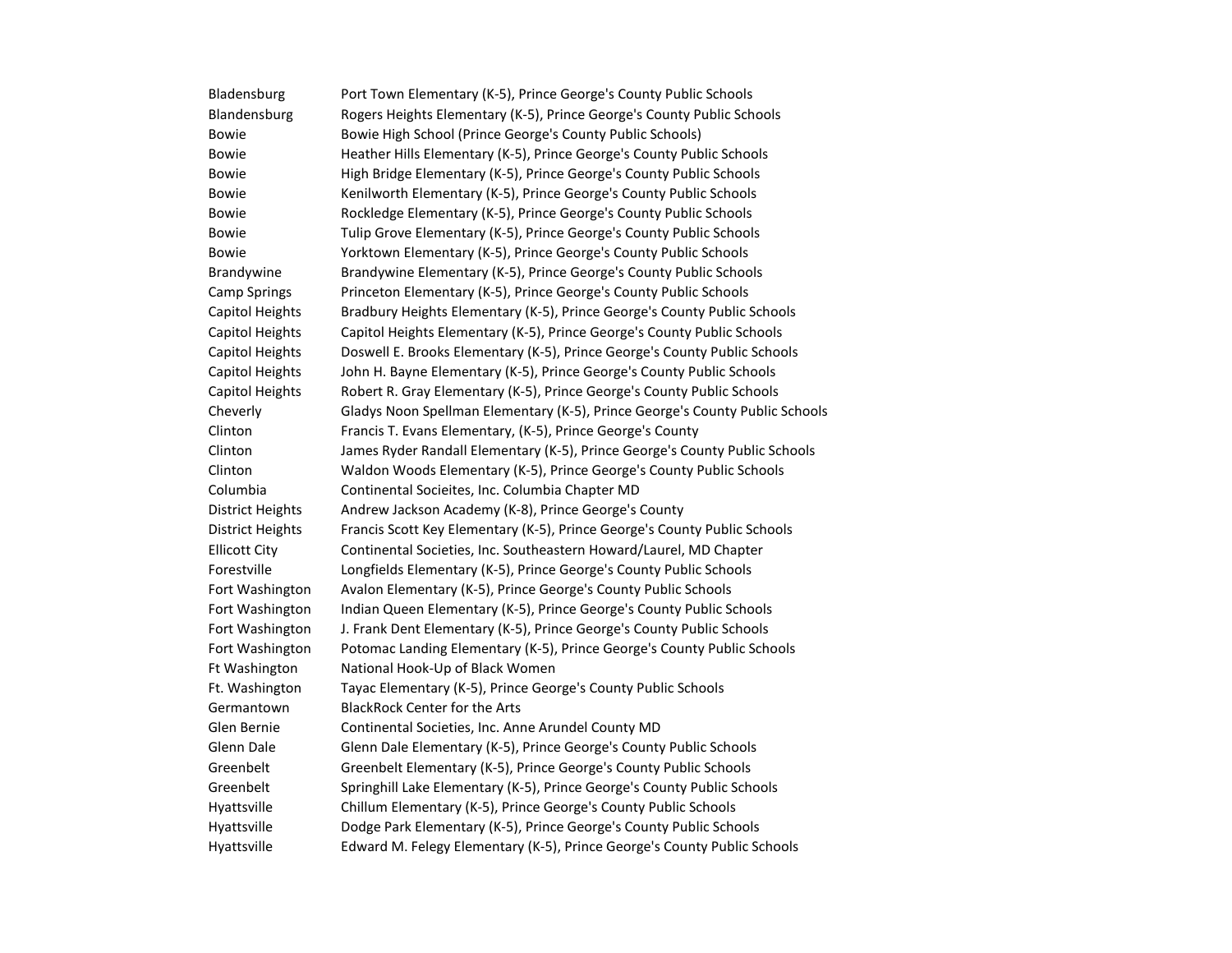| Hyattsville           | Langley Park McCormick Elementary (K-5), Prince George's County Public Schools     |
|-----------------------|------------------------------------------------------------------------------------|
| Hyattsville           | Rosa L. Parks Elementary (K-5), Prince George's County Public Schools              |
| Landover              | Columbia Park Elementary (K-5), Prince George's County Public Schools              |
| Landover              | Cora L. Rice Elementary (K-5), Prince George's County Public Schools               |
| Landover              | Highland Park Elementary (K-5), Prince George's County Public Schools              |
| Landover              | Thomas Pullen Academy, (K-8), Prince George's County                               |
| Landover Hills        | Cooper Lane Elementary (K-5), Prince George's County Public Schools                |
| Lanham                | James McHenry Elementary (K-5), Prince George's County Public Schools              |
| Lanham                | Magnolia Elementary (K-5), Prince George's County Public Schools                   |
| Laurel                | Deerfield Run Elementary (K-5), Prince George's County Public Schools              |
| Laurel                | Laurel Elementary (K-5), Prince George's County Public Schools                     |
| Mitchellville         | Woodmore Elementary (K-5), Prince George's County Public Schools                   |
| Mitchelville          | Kingsford Elementary (K-5), Prince George's County Public Schools                  |
| New Carrollton        | Carrollton Elementary (K-5), Prince George's County Public Schools                 |
| <b>New Carrollton</b> | Lamont Elementary (K-5), Prince George's County Public Schools                     |
| Oxon Hill             | Barnaby Manor Elementary (K-5), Prince George's County Public Schools              |
| Oxon Hill             | Flintstone Elementary (K-5), Prince George's County Public Schools                 |
| Oxon Hill             | Glassmanor Elementary (K-5), Prince George's County Public Schools                 |
| Riverdale             | Beacon Heights Elementary (K-5), Prince George's County Public Schools             |
| Riverdale             | Riverdale Elementary (K-5), Prince George's County Public Schools                  |
| Riverdale             | Templeton Elementary (K-5), Prince George's County Public Schools                  |
| Riverdale             | William Wirt Middle                                                                |
| Seabrook              | Gaywood Elementary (K-5), Prince George's County Public Schools                    |
| Snow Hill             | Snow Hill Elementary School                                                        |
| Suitland              | William Beanes Elementary (K-5), Prince George's County Public Schools             |
| Takoma Park           | Carole Highlands Elementary, (K-5), Prince George's County                         |
| <b>Temple Hills</b>   | Allenwood Elementary (K-5), Prince George's County Public Schools                  |
| <b>Temple Hills</b>   | Continental Societies, Inc. Montgomery County, MD Chapter                          |
| Towson                | Loyola Blakefield                                                                  |
| <b>Upper Marlboro</b> | Barack Obama Elementary (K-5), Prince George's County Public Schools               |
| <b>Upper Marlboro</b> | Continental Societies, Inc. Prince George's County, MD chapter                     |
| <b>Upper Marlboro</b> | Marlton Elementary (K-5), Prince George's County Public Schools                    |
| <b>Upper Marlboro</b> | Mattaponi Elementary (K-5), Prince George's County Public Schools                  |
| <b>Upper Marlboro</b> | Melwood Elementary (K-5), Prince George's County Public Schools                    |
| <b>Upper Marlboro</b> | Perrywood Elementary (K-5), Prince George's County Public Schools                  |
| <b>Upper Marlboro</b> | Phyllis E. Williams Spanish Immersion (K-5), Prince George's County Public Schools |
|                       |                                                                                    |

#### **MASSACHUSETTS**

Brockton Bay State Chapter membership meeting Jamaica Plain Boston Public Schools, Community Academy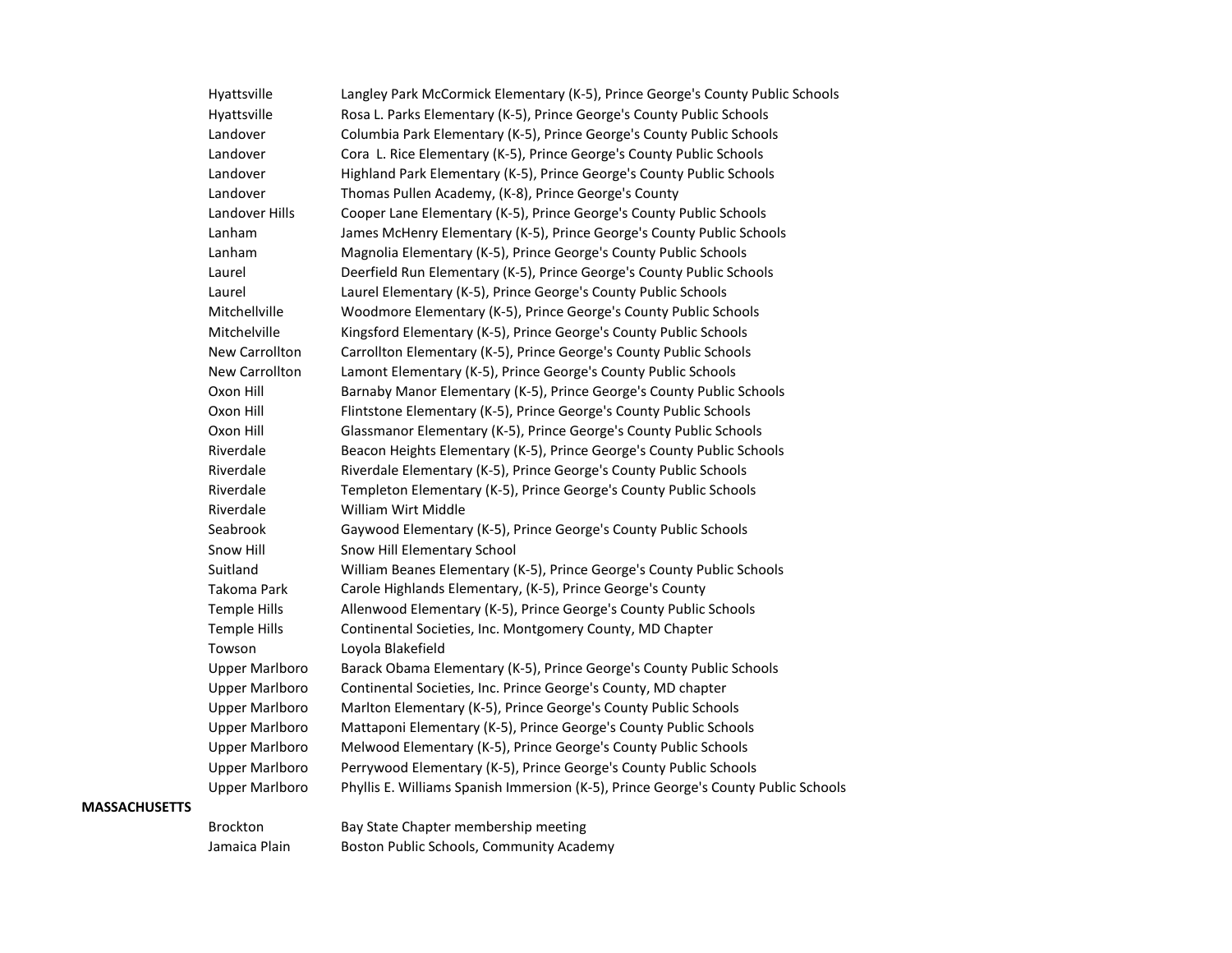### **MICHIGAN**

|                      | <b>East Lansing</b> | MacDonald Middle School                                                      |
|----------------------|---------------------|------------------------------------------------------------------------------|
|                      | Flint               | The New Standard Academy                                                     |
|                      | Lansing             | <b>Beekman Center</b>                                                        |
|                      | Oak Park            | Key Elementary School                                                        |
|                      | Port Huron          | St. Clair County Community College Fine Arts Theatre                         |
| <b>MINNESOTA</b>     |                     |                                                                              |
|                      | St Paul             | University of Minnesota                                                      |
| <b>MISSISSIPPI</b>   |                     |                                                                              |
|                      | Clinton             | <b>Eastside Elementary</b>                                                   |
|                      | Tougaloo            | Tougaloo College, Department of English & Modern Languages                   |
| <b>MISSOURI</b>      |                     |                                                                              |
|                      | Florissant          | Continental Societies, Inc. St. Louis, MO Chapter                            |
|                      | Springfield         | Springfield-Greene Co. Public Library and Diversity Center, Drury University |
|                      | St. Louis           | Woodland Elementary-Jennings School District                                 |
|                      | St. Louis           | St. Louis Public Library                                                     |
|                      | St. Louis           | University of Missouri- St. Louis Literacy Clinic                            |
|                      | St. Louis           | Yeatman-Liddell Middle School                                                |
| <b>MONTANA</b>       |                     |                                                                              |
|                      | Missoula            | ATG's Montana Office                                                         |
| <b>NEW HAMPSHIRE</b> |                     |                                                                              |
|                      | <b>Newfields</b>    | Paul Memorial Library                                                        |
| <b>NEW JERSEY</b>    |                     |                                                                              |
|                      | Bridgeton           | West Ave School                                                              |
|                      | Camden              | National Hook Up Of Black Women Inc. Camden Chapter                          |
|                      | Chesilhurst         | Grant African Methodist Episcopal Church                                     |
|                      | Clayton             | <b>Clayton School District</b>                                               |
|                      | Cliffwood           | Matawan Aberdeen Middle School                                               |
|                      | Glassboro           | Continental Societies, Inc. South Jersey, NJ Chapter                         |
|                      | Long Branch         | Griffy's Organics                                                            |
|                      | Long Branch         | Long Branch Free Public Library                                              |
|                      | Neptune             | Continental Societies. INC. North Jersey Shore Chapter                       |
|                      | <b>Red Bank</b>     | T. Thomas Fortune Cultural Center                                            |
|                      | <b>Red Bank</b>     | United Methodist Church of Red Bank                                          |
|                      | Ridgewood           | <b>Ridgewood Public Schools</b>                                              |
|                      | <b>Short Hills</b>  | Pingry Lower School                                                          |
|                      | Somerset            | Franklin Middle School at Hamilton St Campus                                 |
|                      | Somer Set           | National Hook-Up of Black Women, Inc. North Central Texas Chapter            |
|                      | Teaneck             | Theodora Smiley Lacey Elementary School                                      |
|                      |                     |                                                                              |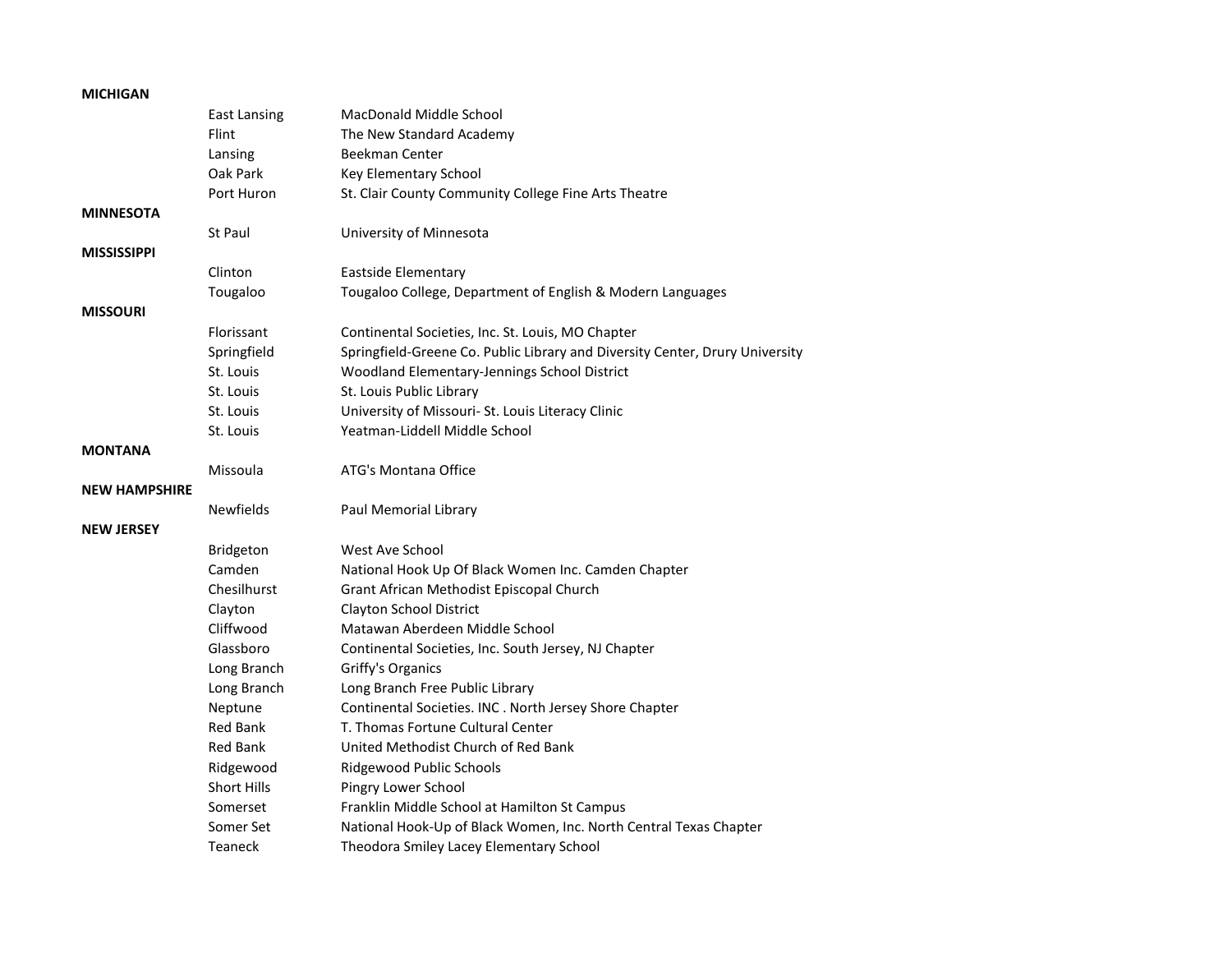|                       | Teaneck           | Thomas Jefferson Middle School                                      |
|-----------------------|-------------------|---------------------------------------------------------------------|
| <b>NEW MEXICO</b>     |                   |                                                                     |
|                       | Albuquerque       | Albuquerque Alumnae Chapter of Delta Sigma Theta Sorority, Inc.     |
| <b>NEW YORK</b>       |                   |                                                                     |
|                       | <b>Bronx</b>      | Dr. Richard Irizquierdos Charter High School for Health and Science |
|                       | Brooklyn          | Continental Societies, Inc. New York, NY Chapter                    |
|                       | New Lebanon       | Heyniger Memorial Library, Darrow School                            |
|                       | New Rochelle      | New Rochelle High School                                            |
|                       | Niagara Falls     | Niagara Street Elementary School                                    |
|                       | North Babylon     | North Babylon High School                                           |
|                       | Oswego            | <b>SUNY Oswego</b>                                                  |
|                       | Zion Hill         | Zion Hill Missionary Baptist Church                                 |
| <b>NORTH CAROLINA</b> |                   |                                                                     |
|                       | Charlotte         | National Hook Up of Black Women, Queen City Chapter                 |
|                       | Davidson          | <b>Ada Jenkins Center</b>                                           |
|                       | Garner            | Garner Magnet High School                                           |
|                       | Goldsboro         | Continental Societies, Inc. Goldsboro, NC Chapter                   |
|                       | Mathews           | Continental Societies, Inc. Mathews, NC Chapter                     |
|                       | <b>Mount Airy</b> | Mount Airy Museum of Regional History                               |
|                       | New Bern          | Peletah Academic Center for Excellence                              |
|                       | New Bern          | Continental Societies, Inc. New Bern, NC Chapter                    |
|                       | Pembroke          | <b>UNCP School of Education</b>                                     |
|                       | Raleigh           | Continental Societies, Inc. Raleigh, NC Chapter                     |
|                       | Raleigh           | Saint Mary's School                                                 |
|                       | Rocky Mount       | Continental Societies, Inc. Rocky Mount Metropolitan, NC Chapter    |
|                       | Salisbury         | Livingstone College, Harriet Tubman Little Theatre                  |
|                       | Wilmington        | Continental Societies, Inc. Wilmington, NC Chapter                  |
| <b>OHIO</b>           |                   |                                                                     |
|                       | Akron             | Litchfield Middle School                                            |
|                       | <b>Brunswick</b>  | Private Residence                                                   |
|                       | Columbus          | BlendED 9-12, Columbus City Schools                                 |
|                       | Columbus          | <b>Columbus State Community College</b>                             |
|                       | Kent              | Kent State ACHA Hockey Team                                         |
|                       | Kent              | Kent State University, Alpha Tau Omega Fraternity Chapter Meeting   |
|                       | Kent              | Kent State University                                               |
|                       | Mantua            | Crestwood Intermediate School                                       |
|                       | Ravenna           | <b>Tots Learning Center</b>                                         |
| <b>OKLAHOMA</b>       |                   |                                                                     |
|                       | Del City          | Continental Societies, Inc. Oklahoma City, OK Chapter               |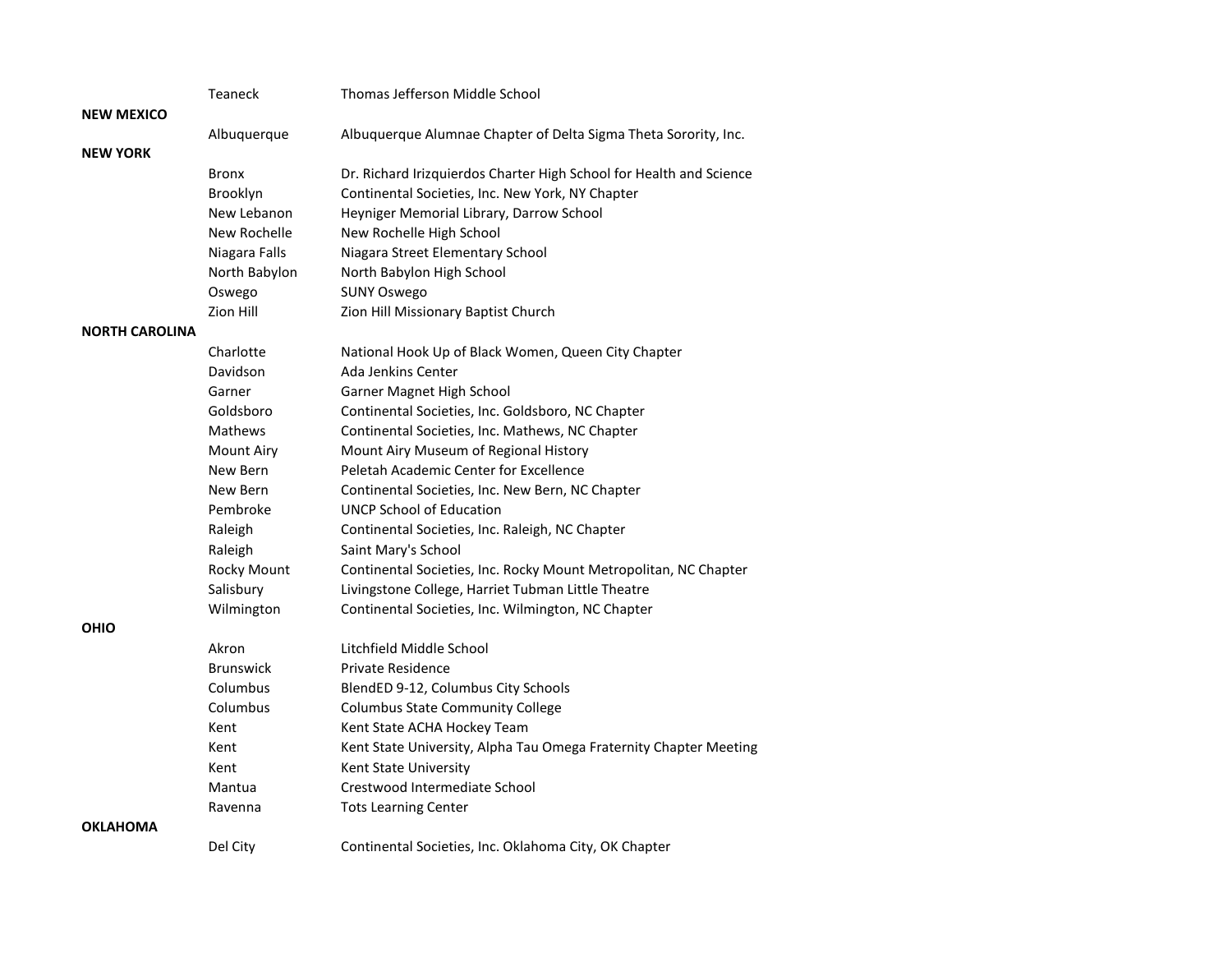#### **OREGON**

|                       | Portland             | Children's Circle                                                                                                 |
|-----------------------|----------------------|-------------------------------------------------------------------------------------------------------------------|
|                       | Tualatin             | Arbor School of Arts and Sciences                                                                                 |
| PENNSYLVANIA          |                      |                                                                                                                   |
|                       | Abington             | Abington Junior High School                                                                                       |
|                       | Abington             | Highland Elementary School, Abington School District                                                              |
|                       | Abington             | <b>Overlook Elementary School</b>                                                                                 |
|                       | <b>Elkins Park</b>   | <b>McKinley Elementary School</b>                                                                                 |
|                       | Farrell              | <b>CLSV Stey-Nevant Branch Library</b>                                                                            |
|                       | Glenside             | <b>Copper Beech Elementary</b>                                                                                    |
|                       | Lafayette Hill       | <b>Whitemarsh Elementary</b>                                                                                      |
|                       | Philadelphia         | Continental Societies, Inc. Metropolitan Philadelphia Area, PA Chapter                                            |
|                       | Philadelphia         | Philadelphia/Philadelphia Virtual Academy                                                                         |
|                       | Philadelphia         | Unitarian Society of Germantown                                                                                   |
|                       | Pittsburgh           | Duquesne University; Michael P. Weber Learning Skills Center                                                      |
|                       | Wayne                | Wayne Elementary School                                                                                           |
|                       |                      | <b>Beloved University</b>                                                                                         |
| <b>SOUTH CAROLINA</b> |                      |                                                                                                                   |
|                       | Columbia             | Ridge View High School - Richland 2                                                                               |
| <b>TENNESSEE</b>      |                      |                                                                                                                   |
|                       | Clarksville          | Farmhouse Kids Child Learning Center, LLC                                                                         |
|                       | Greeneville          | <b>Tusculum University</b>                                                                                        |
|                       | Knoxville            | Hardin Valley Academy                                                                                             |
|                       | Memphis              | <b>Shelby County Schools</b>                                                                                      |
|                       | Memphis              | Sigma Gamma Rho Sorority, Inc.-Omicron Sigma Memphis Alumnae Chapter                                              |
|                       | Nashville            | Alex Green Middle School                                                                                          |
|                       | Nashville            | Jere Baxter Middle School                                                                                         |
|                       | Nashville            | Tennessee State University's Daycare                                                                              |
| <b>TEXAS</b>          |                      |                                                                                                                   |
|                       | Atascocita           | Oaks Elementray                                                                                                   |
|                       | Dallas               | Geneva Heights IB World School                                                                                    |
|                       | DeSoto               | Continental Socieites, Inc. Dallas, TX Chapter                                                                    |
|                       | <b>Grand Prairie</b> | Grand Prairie Municipal Airport/NHBW, Inc. Mid Cities                                                             |
|                       | Houston              | Continental Societies, Inc. Houston Metropolitan, TX Chapter                                                      |
|                       | Houston              | <b>Cornelius Elementary</b>                                                                                       |
|                       | Houston              | Episcopal High School                                                                                             |
|                       | Somer Set            | National Hook-Up of Black Women, Inc. North Central Texas Chapter                                                 |
|                       | Spring               | Enrichment & Brotherhood Organization of Northwest Youth (E.B.O.N.Y.) & Harris County Barbara Bush Branch Library |
|                       |                      |                                                                                                                   |

## **TEXAS**